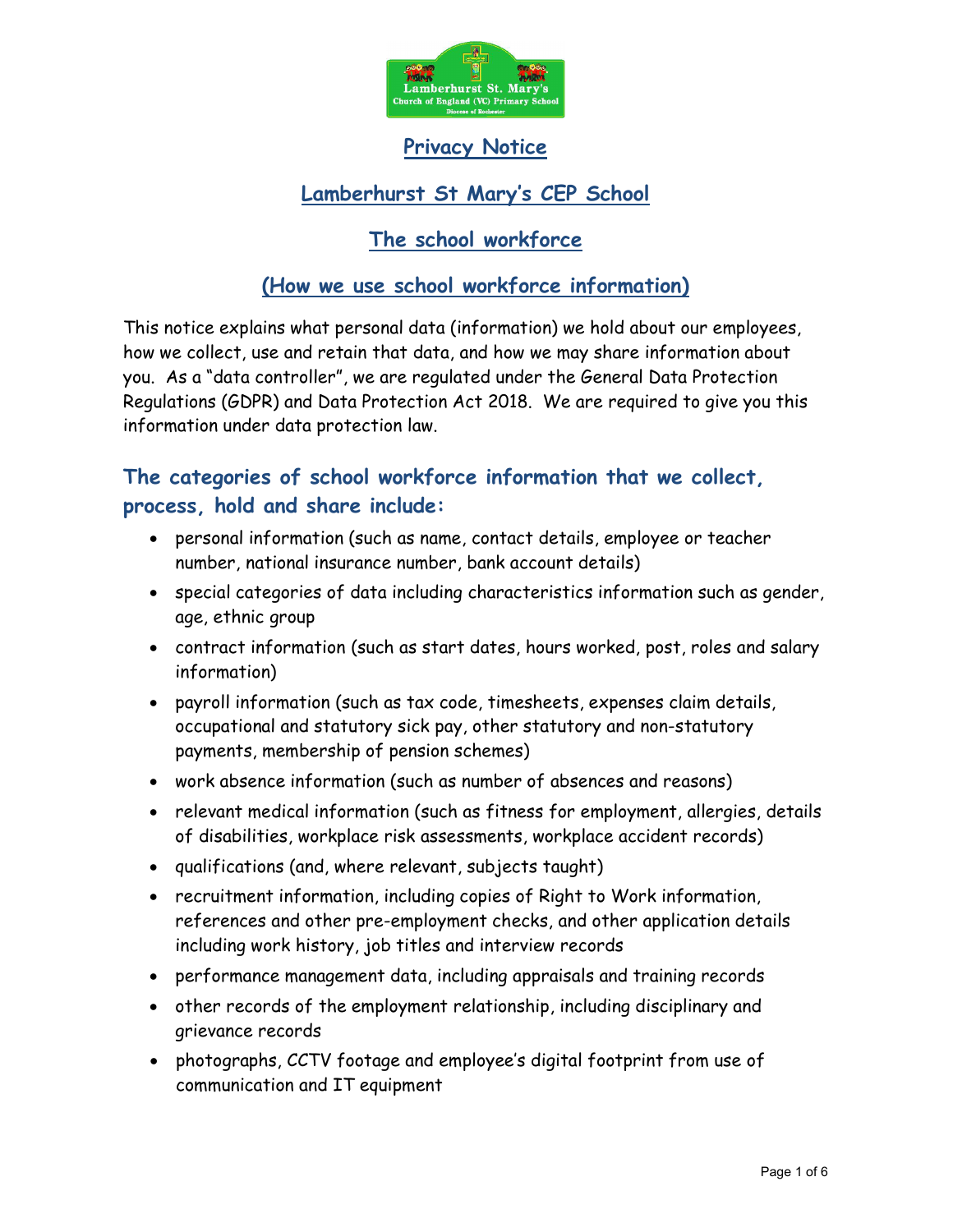# Why we collect and use this information

We use school workforce data to:

- enable the development of a comprehensive picture of the workforce and how it is deployed
- inform the development of recruitment and retention policies
- facilitate financial modelling and planning, and financial auditing
- enable sickness monitoring and fulfil the school's duty of care towards employees
- enable effective performance management and identify training needs
- enable individuals to be paid, and all contractual entitlements to be fulfilled
- fulfill statutory obligations under legislation including: the Equality Act 2010, Keeping Children Safe in Education (KCSIE), Safeguarding Vulnerable Groups Act 2006, Health and Safety at Work Act 1974 and associated regulations, Equality Act (Gender Pay Gap Information) Regulations 2017, Education (Health Standards) (England) Regulations 2003, Immigration, Asylum and Nationality Act 2006, Immigration Act 1971, Education and Skills Act 2008

#### The lawful basis on which we process this information

We process this information under the following lawful bases:

- Processing the data is necessary for the performance of a contract with an individual, or to take steps before they enter into a contract (e.g. during the recruitment process)
- The processing of the data is necessary for the school to comply with the law
- The processing is necessary for the performance of a task in the public interest, or to perform the school's official functions
- The processing of data is necessary for our legitimate interests, such as monitoring the effectiveness of our employment policies and procedures.

Where the school also processes special category (sensitive) data, the school processes this where:

- Processing the data is necessary to carry out the obligations of the school in relation to employment law
- There is a substantial public interest, for example to ensure and promote equality of opportunity and treatment
- Processing the data is necessary for the purposes of preventative or occupational medicine for the assessment of the working capacity of the employee

The school may also process data for the establishment, exercise or defence of legal claims.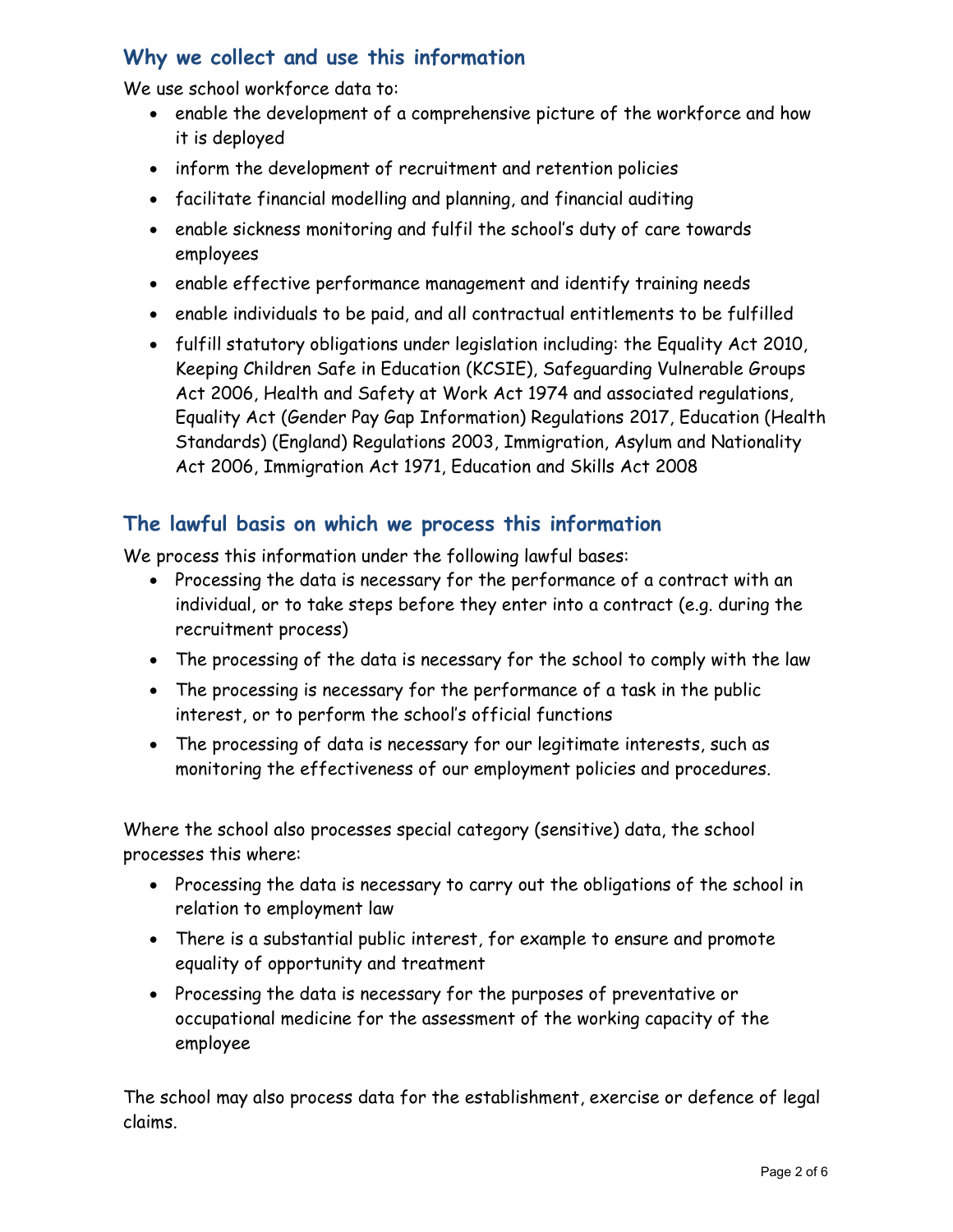# Collecting this information

Whilst the majority of information you provide to us is mandatory, some of it is provided to the school on a voluntary basis. In order to comply with data protection legislation, the school will inform you whether you are required to provide certain school workforce information to us or if you have a choice in this. Where you have a choice, you may withdraw your consent for the school to process or retain the information at any time.

## Storing this information

The school holds workforce data in line with its Record Retention Schedule.

#### Who we share this information with

We routinely share this information with:

- our payroll provider/s and personnel service providers
- contracted providers of services, including training providers, catering providers, school photographers and Occupational Health service providers
- professional bodies, trade unions and associations
- schools in local collaborations to support professional development and collaborative working
- the Local Authority
- the Department for Education (DfE) and regulatory bodies such as Ofsted

We may also share information with law enforcement agencies or Local Authority Child Protection services, where require by law, for the prevention and detection of crime, or required to safeguard children, young people or other vulnerable groups.

### Why we share school workforce information

We do not share information about workforce members with anyone without consent unless the law and our policies allow us to do so.

#### Our payroll provider

We are required to share information about salaries, expenses, and periods of paid and unpaid leave with our payroll provider to ensure that our workforce is paid accurately and on time.

#### Local authority

We are required to share information about our workforce members with our local authority (LA) under section 5 of the Education (Supply of Information about the School Workforce) (England) Regulations 2007 and amendments.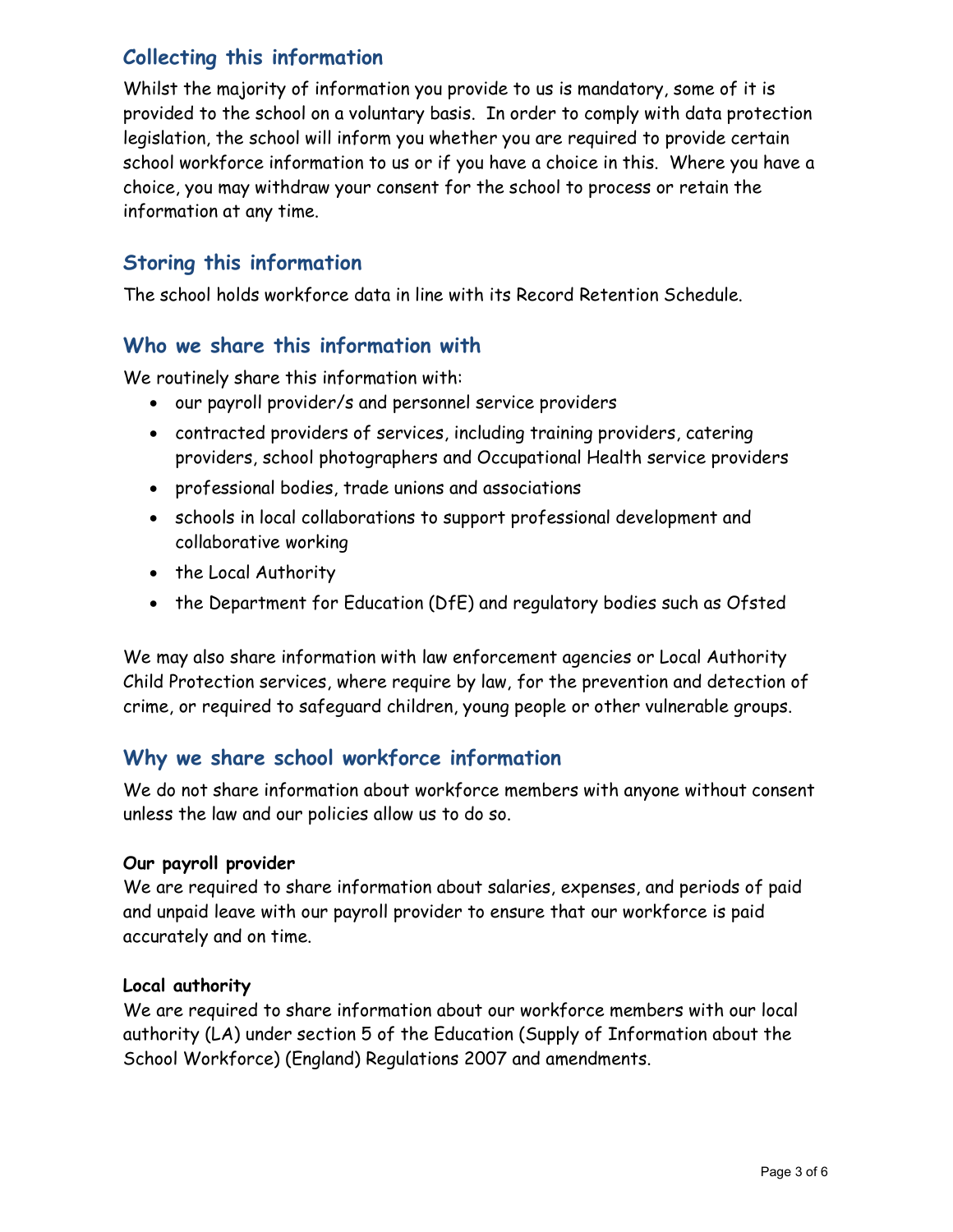#### Department for Education (DfE)

We are required to share information about our workforce with the DfE under section 5 of the Education (Supply of Information about the School Workforce) (England) Regulations 2007 and amendments. This data sharing underpins workforce policy monitoring, evaluation and links to school funding/expenditure and the assessment of educational attainment.

To find out more about the data collection requirements placed on us by the Department for Education including the data that we share with them, go to https://www.gov.uk/education/datacollection-and-censuses-for-schools.

The department may share information about school employees with third parties who promote the education or well-being of children or the effective deployment of school staff in England by:

- conducting research or analysis
- producing statistics
- providing information, advice or guidance

The department has robust processes in place to ensure that the confidentiality of personal data is maintained and there are stringent controls in place regarding access to it and its use. Decisions on whether DfE releases personal data to third parties are subject to a strict approval process and based on a detailed assessment of:

- who is requesting the data
- the purpose for which it is required
- the level and sensitivity of data requested; and
- the arrangements in place to securely store and handle the data

To be granted access to school workforce information, organisations must comply with its strict terms and conditions covering the confidentiality and handling of the data, security arrangements and retention and use of the data.

For more information about the department's data sharing process, please visit: https://www.gov.uk/data-protection-how-we-collect-and-share-research-data To contact the department: https://www.gov.uk/contact-dfe

### Keeping your personal information safe

The school has appropriate security measures in place to prevent personal information being accidentally lost or used or accessed in an unauthorised way. The school limits access to personal information to those individuals with a genuine business need to know it.

Those processing personal data will do so only in an authorised manner, and subject to a duty of confidentiality.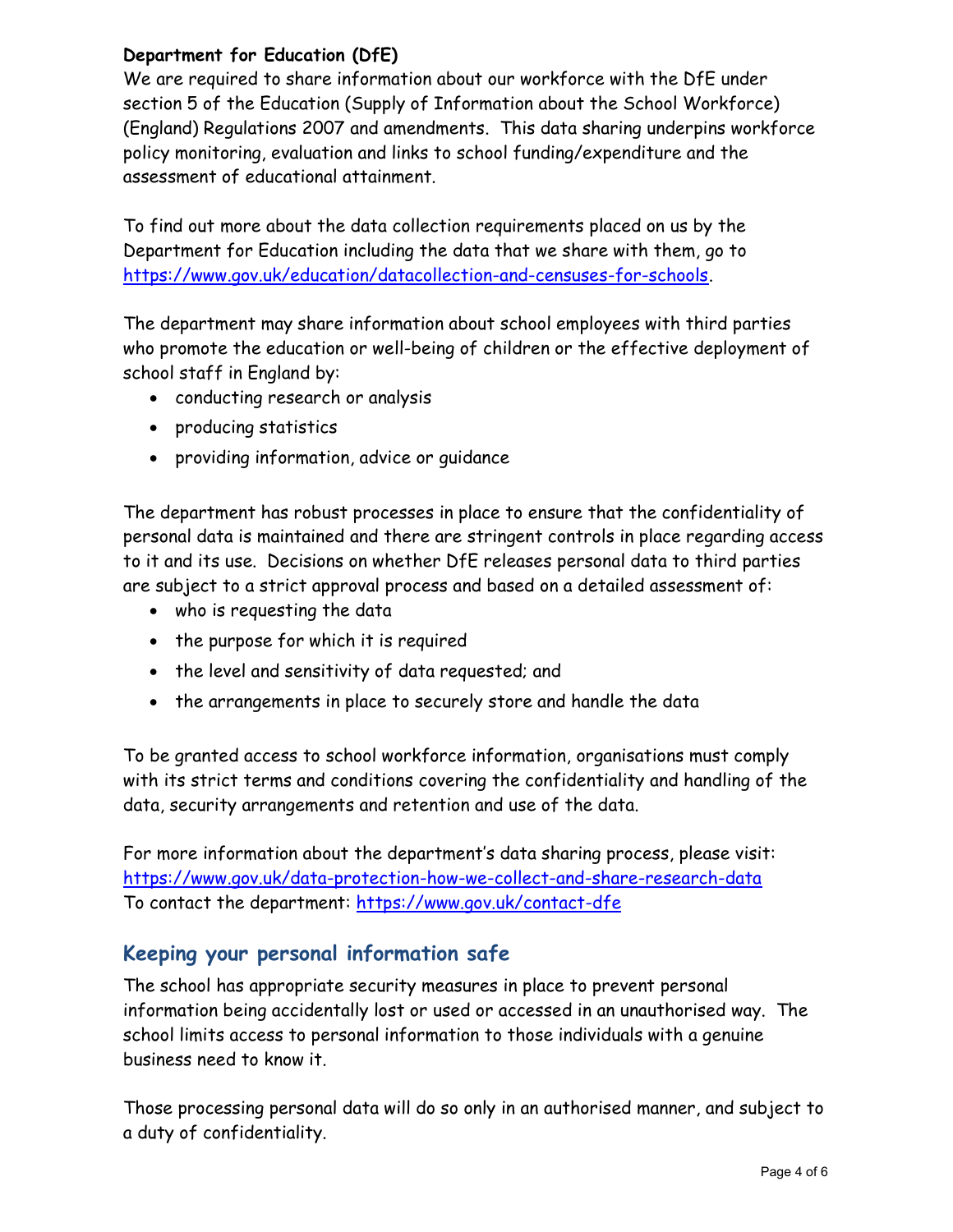The school has procedures in place to deal with any suspected data security breach. The school will notify affected individuals, and any applicable regulator (such as the Information Commissioners' Office), of a suspected data security breach, where we are legally required to do so.

## Transferring data internationally

Where the school transfers data to a country or territory outside of the European Economic Area, it will do so in accordance with data protection law. Data transferred to countries within the European Economic Area are subject to the same General Data Protection Regulations as the UK.

# Your rights

Under the GDPR you have rights which you can exercise free of charge which allow you to:

- Know what we are going with your information and why we are doing it
- Ask to see what information we hold about you (Subject Access Request)
- As the school to correct any information we hold about you
- Object to direct marketing
- Make a complaint to the Information Commissioners Office, including making a claim for damages in the event of a data protection breach. The Information Commissioner may be contacted at https://ico.org.uk/concerns or by telephone on 03031 231113
- Withdraw consent for processing or retaining data (if applicable)

Depending on our reason for processing or retaining your data, you may also be entitled to:

- Ask the school to correct inaccurate information, or to block, erase or destroy the information it holds about you
- Have your information transferred electronically to yourself or to another organisation
- Object to decisions being made by automated means
- Object to how the school is using your information
- Stop the school from using your information in certain ways

The school will always seek to comply with an employee's request, however the school may be required to process or retain your data in to comply with legal duties. Please note that your request may cause a delay, or prevent the school, from delivering a service to you.